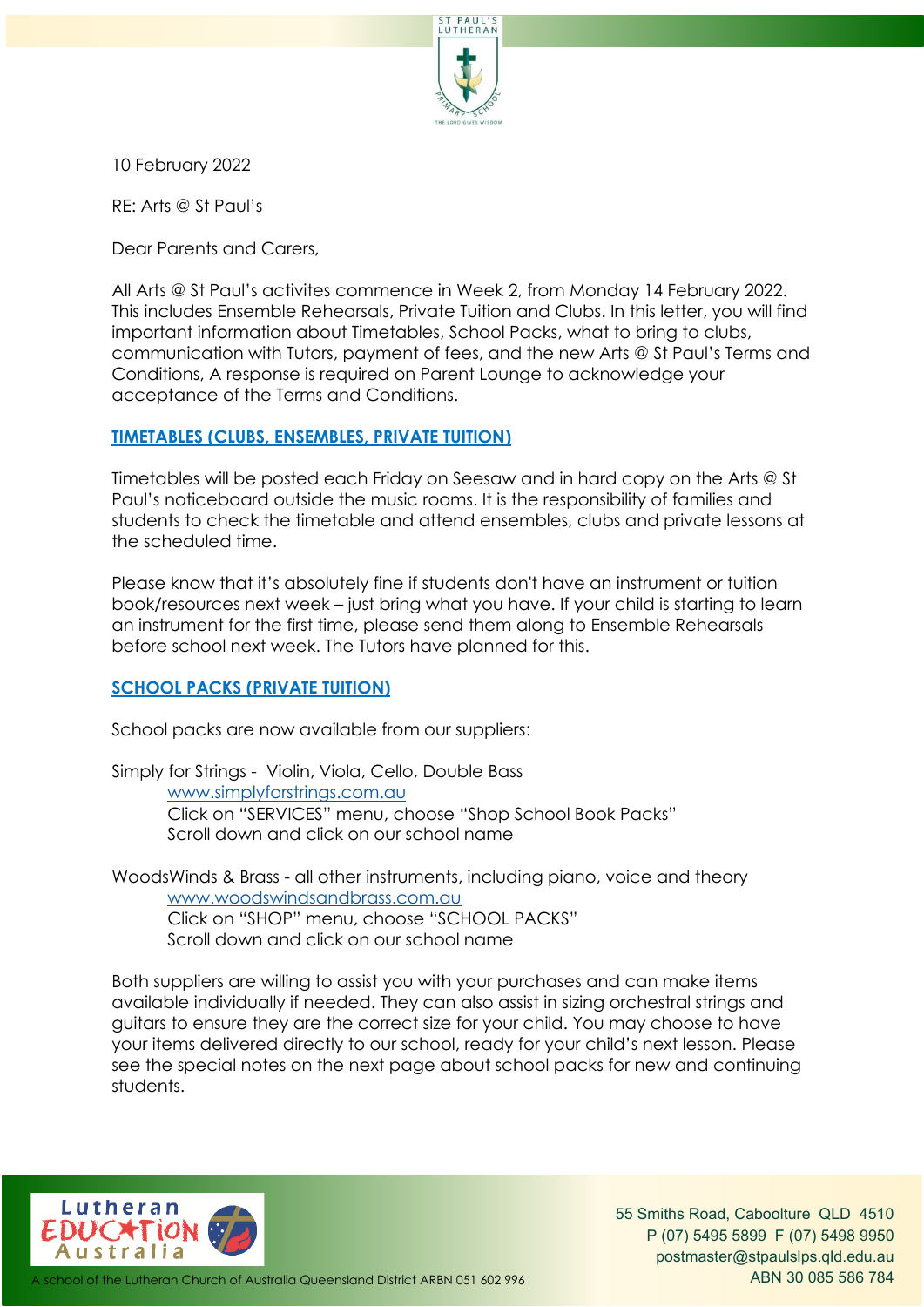

**Students continuing private tuition** – Please double check the school pack requirements for your child's instrument. We have made some changes to tuition books and added some accessories. This year, all private students are required to purchase the AMEB Practice Diary. This is included in most accessory packs, but is also available as an individual item for purchase. (See the notes below for string, piano and voice students.)

**Students commencing private tuition** – WoodsWinds and Brass offer options to purchase or rent an instrument. Simply for Strings only have new instruments for sale, however, you may hire a violin from us if you wish. Students are required to purchase the Accessory Pack for their instrument. (See the notes below for string, piano and voice students). As an optional extra, you may choose to purchase a music stand for practising at home. This year, all private students are required to purchase the AMEB Practice Diary. This is included in most accessory packs, but is also available as an individual item for purchase.

**Special Note for all String students (new and continuing)** – The "Simply for Strings" school packs are designed for students purchasing an instrument from their store. If you already own an instrument (or plan to rent a violin from us), you only need "Encore on Strings" tuition book and the AMEB Practice Diary, which can both be purchased as individual items.

**Special Note for all Piano, Voice and Theory Students (new and continuing) -** Please do not purchase any Tuition books until after your child's first lesson. The Tutor will contact you regarding which book to purchase from the school pack. All students will need the AMEB Practice Diary (but it's fine if you want to wait and place the order for both books at the same time).

## **CLUBS – WHAT TO BRING**

**Film and TV Club** - Students are required to bring their own headphones and iPad.

**Music Technology Club** - Students are required to bring their own headphones and iPad with Garage Band installed. Participation is not possible without Garage Band. When instructed by the Tutor, students may be asked to bring their own instrument.

**Drama Club** – Just bring yourself and your enthusiasm! On some occasions, students may be asked to bring costume accessories and props.

**Practise@School** – Students are required to bring their Year 3 String Immersion tuition book – Essential Elements.

**Performing Arts Crew** - Just bring yourself and your creativity!

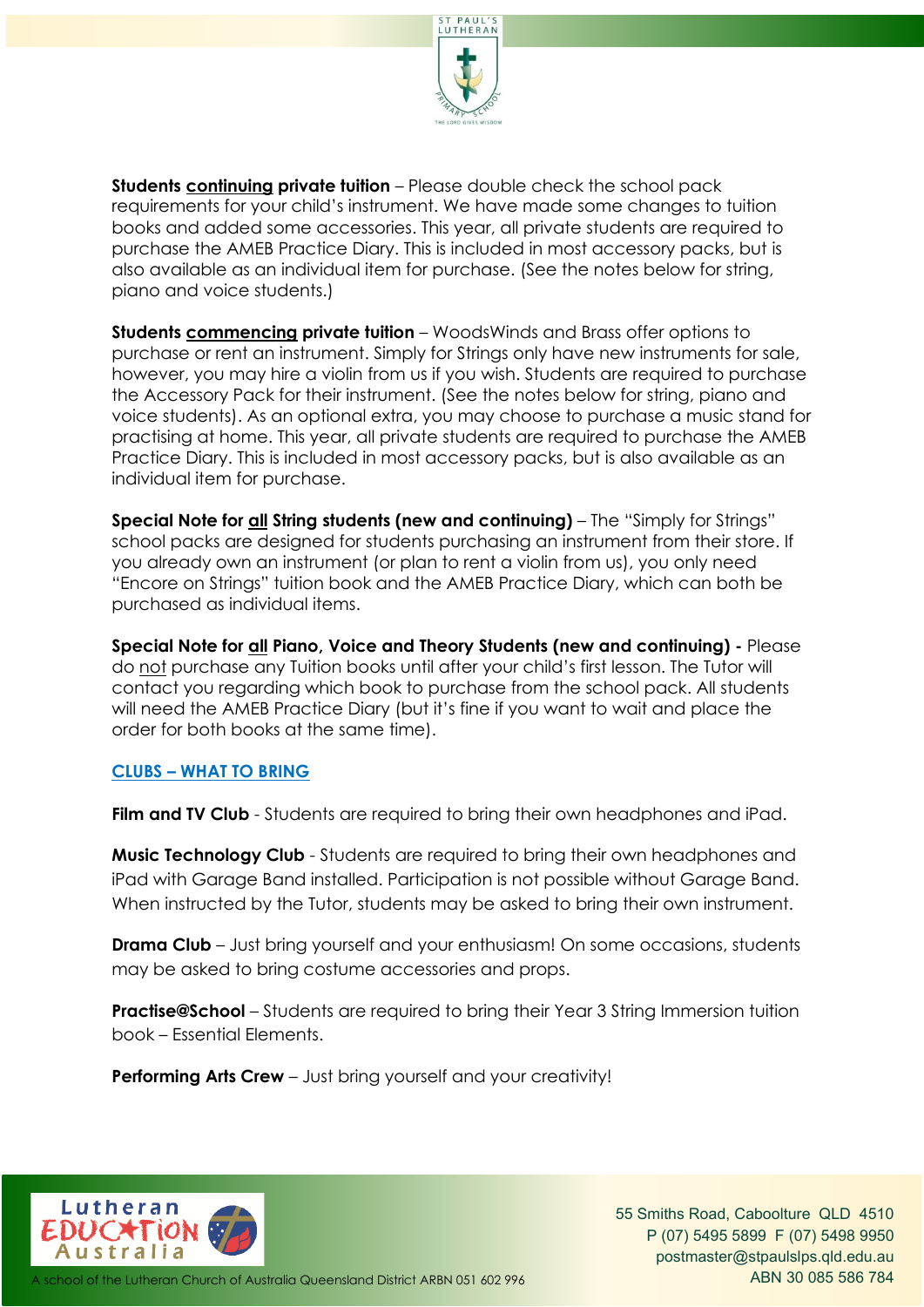

#### **COMMUNICATION**

Performing Arts Tutors will communicate with you via Seesaw and email. You are welcome to contact Tutors and the Performing Arts Co-ordinator at the following email addresses or via Seesaw:

Mrs Coralie Hall – [splpsarts1@outlook.com](mailto:splpsarts1@outlook.com) Piano Tuition, Piano Accompanist

Mr Jordan Hall – [splpsarts2@outlook.com](mailto:splpsarts2@outlook.com) Orchestral Strings Tuition, Year 3 String Immersion, String Ensemble

Mr Ian Weston – [splpsarts3@outlook.com](mailto:splpsarts3@outlook.com) Guitar and Ukulele Tuition, Year 3 String Immersion, Guitar Ensemble

Mr Michael Larkin – [splpsarts6@outlook.com](mailto:splpsarts6@outlook.com) Wind & Brass Tuition, Beginner Band

Mr Morgan Veal – [splpsarts4@outlook.com](mailto:splpsarts4@outlook.com) Percussion, Drums and Theory Tuition, Music Technology Club

Mr Ryun Montenegro – [splpsarts5@outlook.com](mailto:splpsarts5@outlook.com) Drama Club, Film & TV Club

Mr Matt Nicholls – [mnicholls@stpaulslps.qld.edu.au](mailto:mnicholls@stpaulslps.qld.edu.au) Rock Band

Ms Carol Ellwood – [performingsarts@stpaulslps.qld.edu.au](mailto:performingsarts@stpaulslps.qld.edu.au) Voice and Theory Tuition, St Paul's Choir, Junior Voices Open Music Room, Practise@School, Performing Arts Crew

#### **FEES AND PAYMENT**

All Arts @ St Paul's activites are charged by the term in advance. Tutors will email invoices to families for private tuition and fee-paying clubs at the beginning of each term. Private Tuition fees are \$38 (individual lesson) and \$22 (paired lesson). Feepaying clubs are \$10 per week.



55 Smiths Road, Caboolture QLD 4510 P (07) 5495 5899 F (07) 5498 9950 [postmaster@stpaulslps.qld.edu.au](mailto:postmaster@stpaulslps.qld.edu.au)

A school of the Lutheran Church of Australia Queensland District ARBN 051 602 996 **ABN 30 085 586 784**